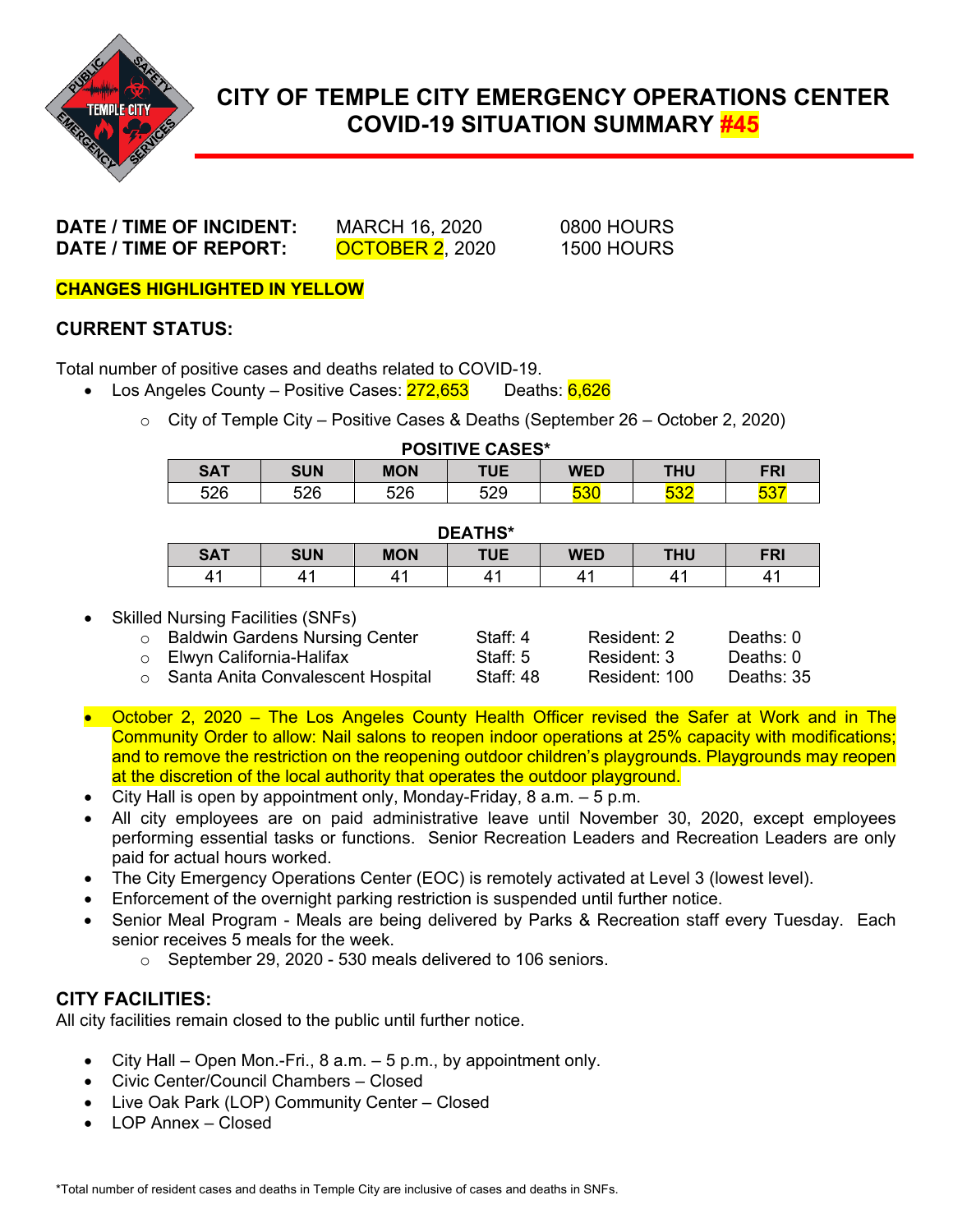- LOP baseball and softball fields, basketball courts, and picnic shelters Closed o LOP tennis courts – Open
	- $\circ$  Playground Closed (LACoDPH guidelines are being reviewed by staff).
- Temple City Park picnic shelter Closed  $\circ$  Playground – Closed (LACoDPH guidelines are being reviewed by staff).

#### **CITY EVENTS & PROGRAMS:**

All city programs and events are cancelled until further notice.

- Area Watch Meetings Virtual o Thursday, October 15, 2020
- Drive-Thru Trick or Treating Event
	- o Saturday, October 31, 2020, 6-9 p.m.
- P&R Youth Sports Programs Cancelled

## **TEMPLE CITY UNIFIED SCHOOL DISTRICT (TCUSD):**

• TCUSD began distance learning on August 26, 2020.

## **PROCLAMATIONS AND EXECUTIVE ORDERS:**

- October 2, 2020 The Los Angeles County Health Officer revised the Safer at Work and in The Community Order to allow: Nail salons to reopen indoor operations at 25% capacity with modifications; and to remove the restriction on the reopening outdoor children's playgrounds. Playgrounds may reopen at the discretion of the local authority that operates the outdoor playground.
- September 15, 2020 The City Council extended paid administrative leave for all city employees until November 30, 2020, except employees performing essential tasks or functions. Senior Recreation Leaders and Recreation Leaders are only paid for actual hours worked.
- September 2, 2020 The Los Angeles County Health Officer revised the Safer at Work and in The Community Order to allow: Schools K-12 to offer services for students most in need of in-person learning; and Hair salons and barbershops to offer indoor services with limited occupancy.
- August 12, 2020 The Los Angeles County Health Officer revised the Safer at Work and in The Community Order to: Clarify when elementary schools (TK-6) may seek a waiver to conduct in-person instruction; Update operations for childcare facilities; and Align with new guidance for Institutes of Higher Education.
- July 21, 2020 The City Council extended paid administrative leave for all city employees until September 30, 2020, except employees performing essential tasks or functions. Senior Recreation Leaders and Recreation Leaders are only paid for actual hours worked.
- July 18, 2020 The Los Angeles County Health Officer revised the Safer at Work and in The Community Order, requiring schools in Los Angeles County to conduct distance learning only.
- July 14, 2020 The Los Angeles County Health Officer revised the revised the Safer at Work and in The Community Order, requiring the closure of indoor operations for the following sectors: Gyms and Fitness Centers; Places of Worship; Indoor Protests; Offices for Non-Critical Infrastructure Sectors as identified at covid19.ca.gov.; Personal Care Services (including nail salons, massage parlors, and tattoo parlors); Hair Salons and Barbershops; Indoor Malls
- July 1, 2020 The Los Angeles County Health Officer revised the Safer at Work and in The Community Order, requiring the following: Restaurants are closed for indoor dining; Indoor areas of museums, zoos and aquariums are closed; Card rooms and satellite wagering facilities are closed; Staff and patrons of gyms must wear cloth face coverings and gloves.
- June 29, 2020 The City Council extended paid administrative leave for all city employees until August 10, 2020, except employees performing essential tasks or functions. Senior Recreation Leaders and Recreation Leaders are only paid for actual hours worked.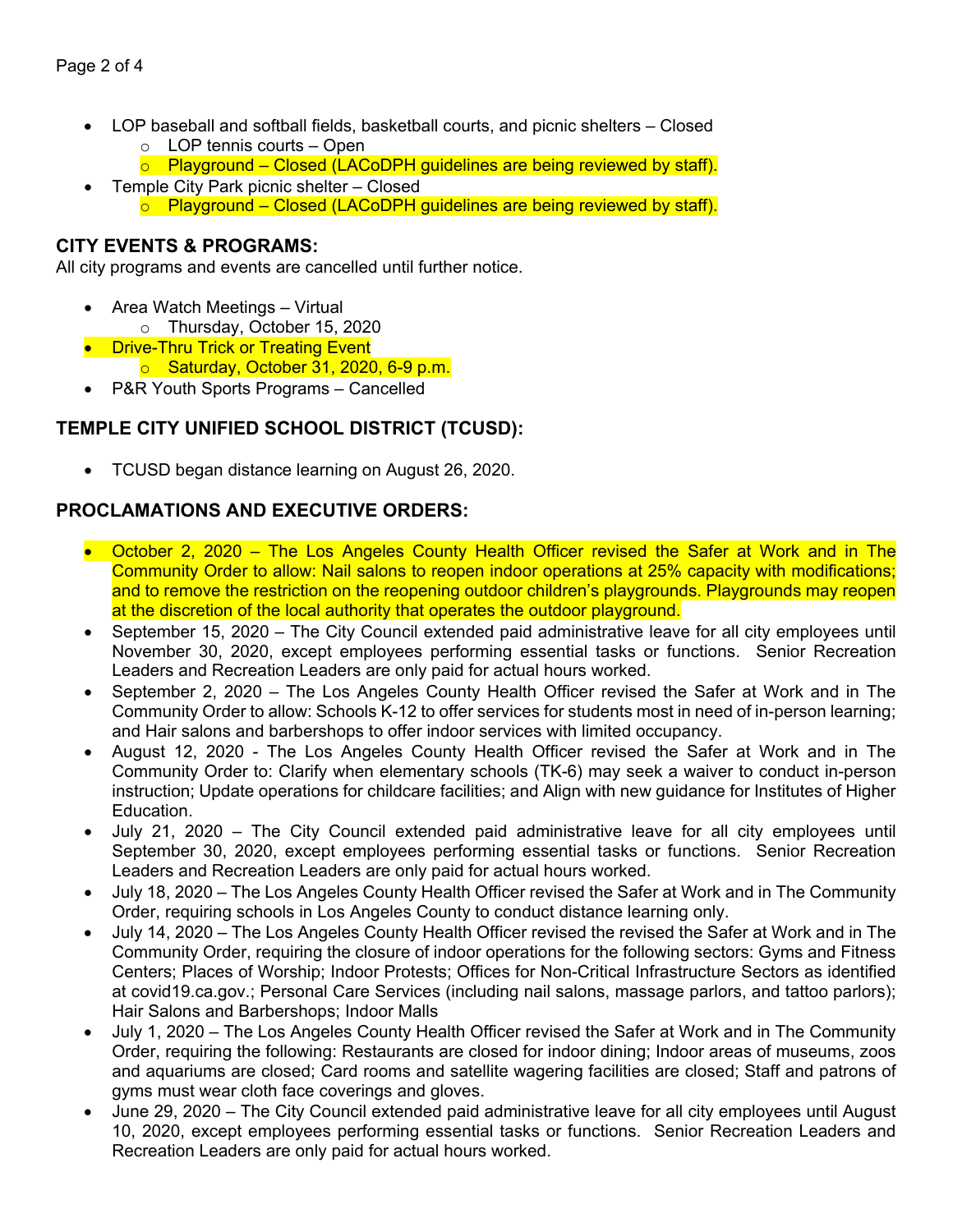- June 28, 2020 The Los Angeles County Health Officer revised the Safer at Work and in The Community Order, requiring all Bars, Wineries, Breweries and Tasting Rooms to close.
- June 18, 2020 The Los Angeles County Health Officer revised the Safer at Work and in The Community Order to modify the requirements for cloth face coverings and to allow the following sectors/services to open with modified operations to comply with guidance provided by LACoDPH: Cardrooms, Satellite wagering facilities and Racetracks with no spectators; Personal care services including: Esthetician, skin care and cosmetology services; Electrology; Nail salons; Body art professionals; Tattoo parlors, microblading and permanent make-up; Tanning salons; Piercing shops; and Massage therapy; Bars, Wineries, Breweries and Tasting Rooms.
- June 11, 2020 The Los Angeles County Health Officer revised the Safer at Work and in The Community Order to allow the following sectors/services to open with modified operations to comply with guidance provided by LACoDPH: Gyms and fitness facilities; Pro-league arenas without live audiences; Day camps; Museums, galleries, zoos and aquariums; Campgrounds, RV parks and outdoor recreation; Music, film and television production; Hotels for leisure travel.
- May 29, 2020 The Los Angeles County Health Officer revised the Safer at Home Order to allow the following services to open with modified operations to comply with guidance provided by LACoDPH: In-Person Dining in Restaurants; Barber Shops and Hair Salons.
- May 26, 2020 The City Council extended paid administrative leave for all city employees until June 30, 2020, except employees performing essential tasks or functions. Senior Recreation Leaders and Recreation Leaders are on paid administrative leave until June 19, 2020.
- May 26, 2020 The Los Angeles County Health Officer revised the Safer at Home Order (HOO) to allow the following to open with modified operations to comply with guidance provided by LACoDPH: Faith-Based Organizations; Indoor and Outdoor Retail Shopping Centers; Flea Markets, Swap Meets and Drive-In Theaters; Pools, Hot Tubs and Saunas in a multi-unit residence or part of a homeowners association.
- May 22, 2020 The Los Angeles County Health Officer revised the Safer at Home Order, moving the County into Stage 2 of the County's Roadmap to Recovery.
- May 13, 2020 The Los Angeles County Health Officer revised and extended the Safer at Home Order. The order is effective immediately and will continue until further notice.
- May 8, 2020 The Los Angeles County Health Officer revised the Safer at Home Order to allow for the conditional and limited reopening of certain lower-risk retail business, golf courses, and public spaces.
- May 5, 2020 The City Council extended paid administrative leave for all city employees until May 31, 2020, except employees performing essential tasks or functions.
- April 21, 2020 The City Council extended paid administrative leave for all city employees until May 15, 2020.
- April 21, 2020 The City Council adopted Resolution No. 5465 extending the proclamation of the existence of a local emergency.
- April 10, 2020 The Los Angeles County Health Officer revised and extended the Safer at Home Order until May 15, 2020.
- March 31, 2020 The City Council extended paid administrative leave for all city employees until May 1, 2020.
- March 20, 2020 The City Manager ordered all city employees to work from home and provided paid administrative leave for all city employees until April 2, 2020.
- March 19, 2020 The Los Angeles County Health Officer issued Safer at Home Order for the Control of COVID-19, until April 19, 2020.
- March 13, 2020 The City Council adopted Resolution No. 5457 proclaiming the existence of a local emergency.
- March 13, 2020 President Trump declared a national state of emergency.
- March 12, 2020 Governor Newsom issued Executive Order N-25-20.
- March 4, 2020 The Los Angeles County Board of Supervisors proclaimed the existence of a local emergency in Los Angeles County.
- March 4, 2020 The Los Angeles County Health Officer declared a local health emergency.